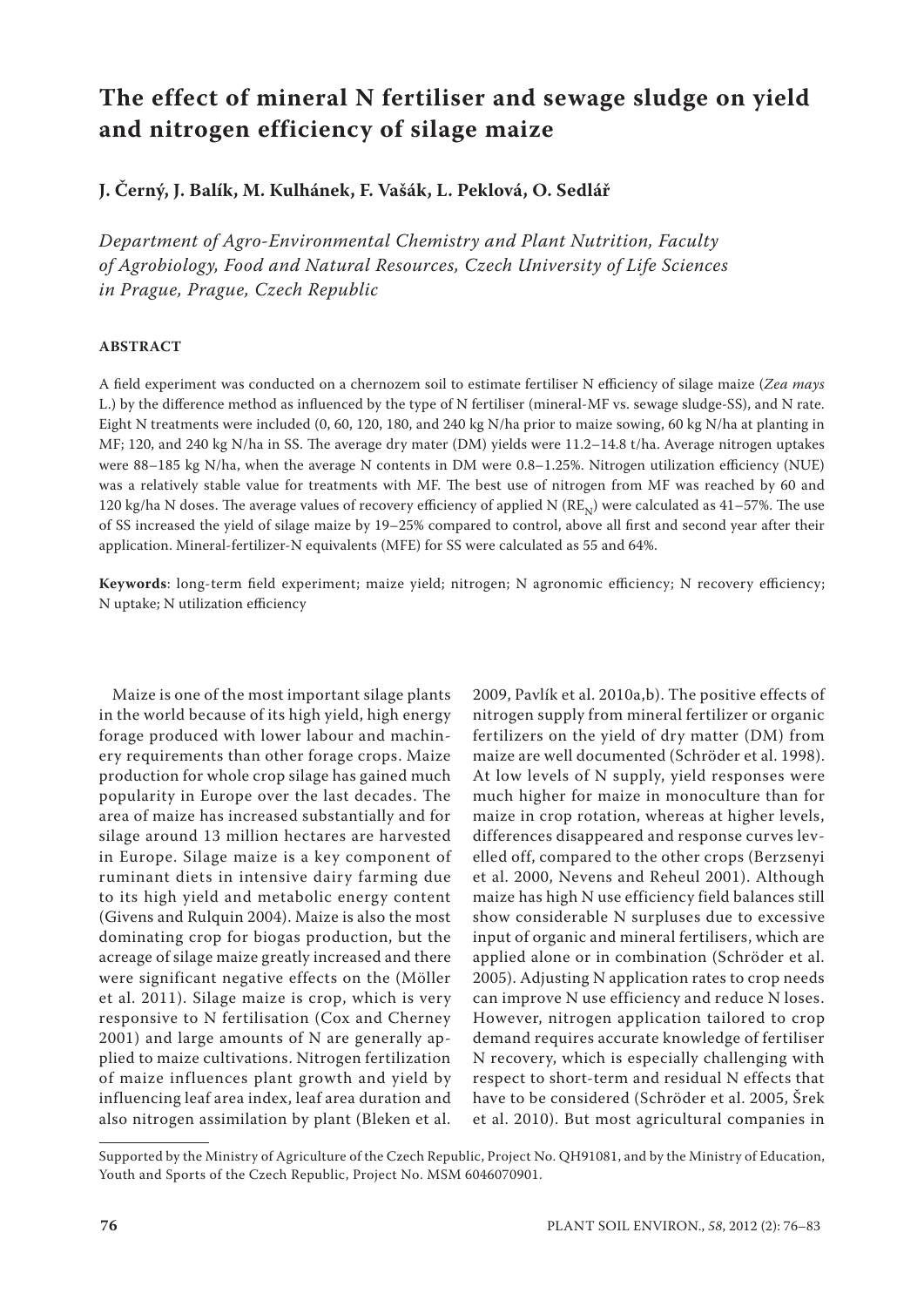the Czech Republic limit fertilization to usage of mineral nitrogen fertilizers and the amount of nutrients uptake by main and secondary products is often higher than the input of nutrients to soil in fertilizers. Usage of organic fertilizers is also restricted. An alternative to the application of organic fertilizers and nutrients may be fertilization with stabilized sewage sludges from waste water treatment plants. Numerous publications describe advantages of sewage sludge application to agricultural soils, mainly for its influence on yield of fertilized crops (Ailincăi et al. 2007, Singh and Agrawal 2008, Černý et al. 2010).

The objective of this study is to evaluate effects of different dose of mineral nitrogen fertilizers and sewage sludge on yield of silage maize (*Zea mays* L.) and N uptake efficiency in long-term field experiment.

## **MATERIAL AND METHODS**

**Experimental site**. The experiment was carried out on the experimental field of the Faculty of Agrobiology, Food and Natural Resources at the Czech University of Life Sciences Prague in Czech Republic. The climate is dry temperate, drought periods may occur, mainly in late spring and summer. The soil is chernozem, with its basic characteristics listed in Table 1.

**Field experiment**. The experiment was established in 1992. The silage maize is continuously cultivated since the beginning of the experiment. The treatments were compared in a split-plot design. The size of experimental plots was  $46 \text{ m}^2$  (five rows with a length of 13 m). The trial comprised 8 treatments: no fertilization (control), four mineral N rates: 60; 120; 180; 240 kg N/ha prior to crop sowing; 60 kg N/ha at planting, two sewage sludge (SS) rates at 120, and 240 kg N/ha/year.

The maize was sown with 8 plants per  $m<sup>2</sup>$  at the end of April/start of May with 70 cm between the plant rows. Sewage sludge (SS) was applied every three years in autumn (October) and was immediately incorporated into soil by ploughing. Mineral nitrogen fertilizers (as calcium ammonium nitrate – CAN) were applied in spring prior to crop sowing except for treatment 3 with CAN application at planting at 7 leaves stage. At the mineral nitrogen treatments no other nutrients and liming were used since the beginning of the experiment. At the SS treatments, the dosage of other nutrients depended on the content of nutrients in sewage sludge (Table 2). The presented results were obtained during the last 12 years period of

the experiment (four SS application periods every three years), i.e. from 1996/1997 to 2008.

**Plant sampling**. Fresh mass (FM) of maize was determined by cutting the plants of three rows in the centre of each plot at a stubble height of 10 cm. The average size of harvested plots was  $27 \text{ m}^2$ . Plant harvesting was done by hand (1997–2002) and with an experimental harvester (2003–2008).

Dry matter (DM) content was determined from 500 to 600 g chopped FM by drying in a forced-air oven to constant weight. The yield data sets were recalculated to DM yield per one hectare area.

**Chemical analyses**. The samples were homogenized in a laboratory knife mill (Cutting mill, SM 100, Retch, Haan, Germany) equipped with normalised mesh with circle holes to sieve the particles < 1 mm. The N content of the aboveground biomass was estimated using the Kjeldahl procedure on the KjeltecAuto 1030 Analyzer (Tecator, Hoganas, Sweden) (1997–2005) and Vapodest (Gerhardt, Königswinter, Germany) (2006–2008).

**Nitrogen efficiency of applied fertilizer**. There is no common standard for the calculation of N efficiency at the field scale. Efficiency of fertilizer N and sewage sludge N were calculated according to the difference method (Cassman et al. 2002, Dobermann 2007, Nannen et al. 2011) considering the DM yield and N uptake by the maize:

- (1) Nitrogen utilization efficiency (NUE, kg/kg) as the ratio between yield and total N uptake.  $NUE = Y/U$  (kg yield per kg N uptake);
- (2) Agronomic efficiency of applied N  $(AE_N, kg/A)$ kg) as the ratio of (yield at  $N_x$  – yield at  $N_0$ )

Table 1. Experimental site characteristics and topsoil properties at the beginning of the experiment

| Location                              | 50°7'40"N, 14°22'33"E |
|---------------------------------------|-----------------------|
| Altitude (m a.s.l.)                   | 286                   |
| Mean annual temperature $(^{\circ}C)$ | 9.1                   |
| Mean annual precipitation (mm)        | 495                   |
| Soil type                             | Chernozem             |
| Soil texture                          | loam                  |
| $pH$ (CaCl <sub>2</sub> )             | 7.5                   |
| $CEC (mmol_{1}/kg)$                   | 230                   |
| $P^*$ (mg/kg)                         | 91                    |
| $K^*$ (mg/kg)                         | 230                   |
| $Mg^*(mg/kg)$                         | 240                   |
| $Ca^*(mg/kg)$                         | 9000                  |

\*Mehlich 3 extractable solution; 1:10 w/v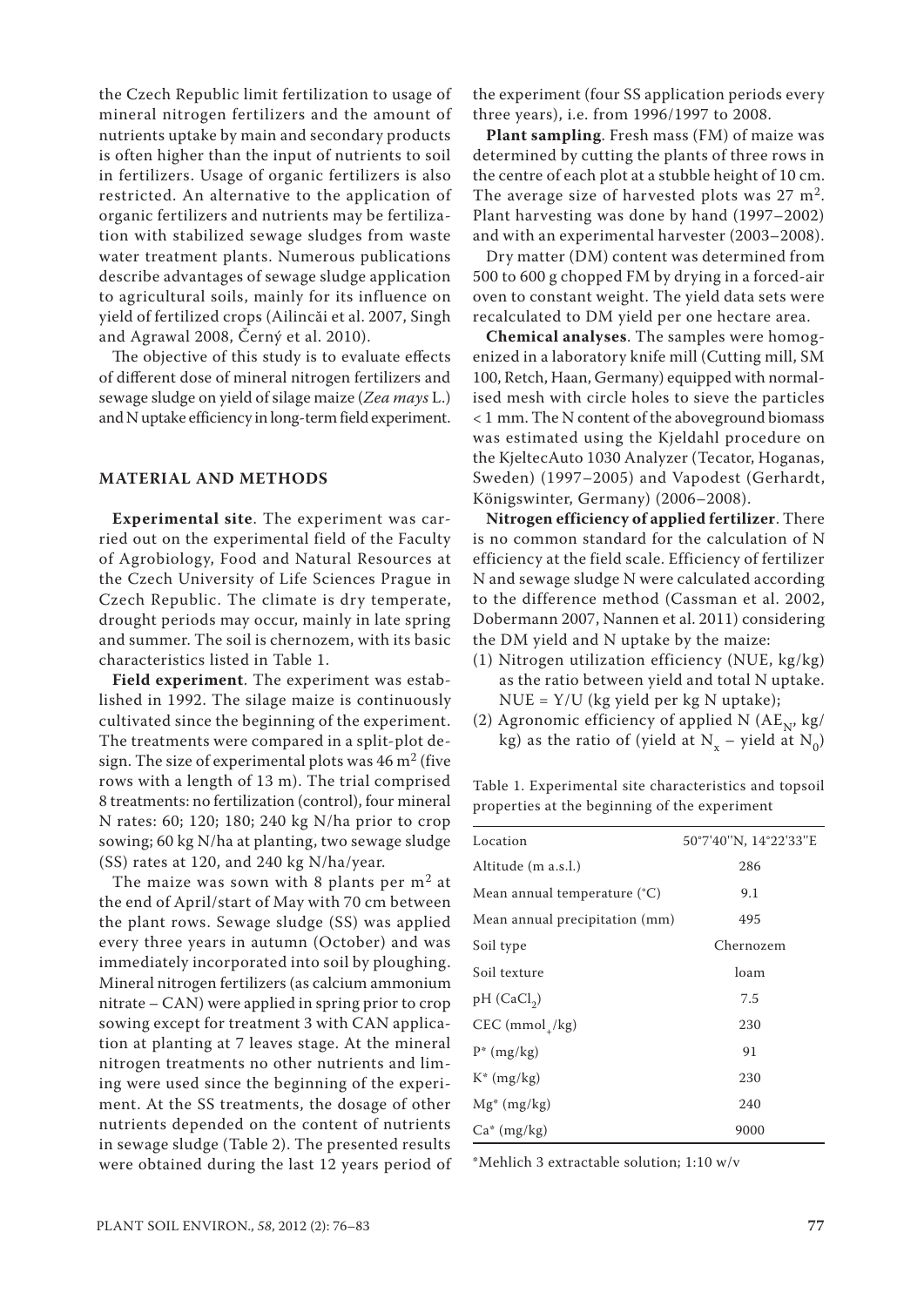Table 2. Average characteristics of sewage sludge and their dry matter (DM) application rates

|       | Dose<br>(t/ha/year) | DM content<br>(96) | Nutrients content (% DM) |      |      |      |      |
|-------|---------------------|--------------------|--------------------------|------|------|------|------|
|       |                     |                    | N                        |      |      | Ca   | Mg   |
| SS120 | 9.82                | 30.6               | 3.66                     |      | 0.61 | 3.00 |      |
| SS240 | 19.64               |                    |                          | 2.23 |      |      | 0.78 |

SS – sewage sludge (nitrogen dose)

and applied N at  $N_x$ .  $AE_N = (Y_{Nx} - Y_0)/N_x$  (kg yield increase per kg N applied);

- (3) Recovery efficiency of applied N ( $RE_{N}$ , %) as the ratio of (uptake at  $N_x$  – uptake at  $N_0$ ) and applied N at N<sub>x</sub>.  $RE_N = (U_{Nx} - U_0)/N_x \times 100$ (kg increase in N uptake per kg applied);
- (4) Physiological efficiency of applied N ( $PE_{\text{N}}$ ) kg/kg) as the ratio of (yield at  $N_r$  – yield at  $N_{N0}$ ) and (uptake at  $N_{x}$  – uptake at  $N_{0}$ ). PE<sub>N</sub>  $=(\tilde{Y}_{Nx}-Y_0)/(U_{Nx}-U_0)$  (kg yield increase per kg increase in N uptake from fertilizer).

Where:  $Y -$  crop yield (kg/ha);  $U -$  total plant N uptake in the aboveground biomass at maturity (kg/ha);  $N_{x}$  – amount of N applied at plot that received N (kg/ha);  $N_{0'0}$  – control treatment with no N. The terminology of N efficiency parameters is in accordance with Dobermann (2007).

The N availability from sewage sludge was related to the availability of mineral-fertilizer N by calculating the apparent mineral-fertilizer-N equivalents (MFE, %) in accordance with Gutser et al. (2005): MFE =  $(U_{SSx} - U_0)/(U_{Nx} - U_0)$  × 100, with  $U_{ss}$  being the crop N uptake in the treatment with organic-fertilizer application and  $U_{Nx}$  N uptake in the treatment with mineral-N application, both corrected for the N uptake from a control treatment.

These methods are based on the assumption that the N supply by fertilizer and sewage sludge does not affect the mineralization of soil organic matter and the growth and N uptake by plant.

**Statistical analysis**. The results were assessed using the ANOVA statistical analysis. The differences in yields and nitrogen contents caused by the type of fertilization for the experimental period (1997–2008) were compared. To evaluate the obtained results, the STATICTICA (StatSoft, Tulsa, USA) programme was used.

## **RESULTS AND DISCUSSION**

The average yields of the above-ground DM, nitrogen contents in DM, nitrogen uptakes and nitrogen balances are presented in Tables 3–4.

**The yield of silage maize**. The lowest yield was determined in the control treatment, the highest yield in the N240 one. The application of 60 kg N/ha increased the average yield by 9% compared with the control, in case of the application of the fertilizer during the maize growing season, by 14% when applied prior to the sowing. The amount of 120 kg N/ha, when compared with the control, increased the yield by 28%, 180 kg N/ha by 32% and 240 kg N/ha by 35% (Figure 1a). In some years, however, the amount of 240 kg N/ha did not increase the yield compared to the amount of 180 kg N/ha. Some authors mention higher differences in the yield of the dry matter of the silage maize between the fertilized and with N unfertilized treatments. Carpici et al. (2010) state higher yield of 51% by the amount of 200 kg N/ha, Nannen et al. (2011) of 101% by the amount of 150 kg N/ha compared with the control. The decisive effect can have the soil conditions, first of all potentiality of mineralization of the soil. In our experiment based on the chernozem, the control treatment of the continuous growing of maize remained unfertilized 16 years long; despite of this the average yield of the dry matter was 11.18 t/ha, and during the time of this experiment, no evidential drop of the yield was documented. The

Table 3. The effect of the N amount and of the N application forms on the DM yield, N content and the N uptake by the silage maize

| Treatment        | DM yield<br>(t/ha) | N content<br>(% ) | N uptake<br>(kg/ha) |  |
|------------------|--------------------|-------------------|---------------------|--|
| Control          | 11.18              | 0.80              | 87.55               |  |
| $0 + 60$         | 12.14              | 0.84              | 99.96               |  |
| N <sub>60</sub>  | 12.57              | 0.93              | 116.91              |  |
| N <sub>120</sub> | 14.02              | 1.11              | 156.54              |  |
| N <sub>180</sub> | 14.21              | 1.22              | 177.29              |  |
| N240             | 14.76              | 1.25              | 184.78              |  |
| SS120            | 13.10              | 0.96              | 122.86              |  |
| SS240            | 13.75              | 1.03              | 139.29              |  |
|                  |                    |                   |                     |  |

SS – sewage sludge (nitrogen dose)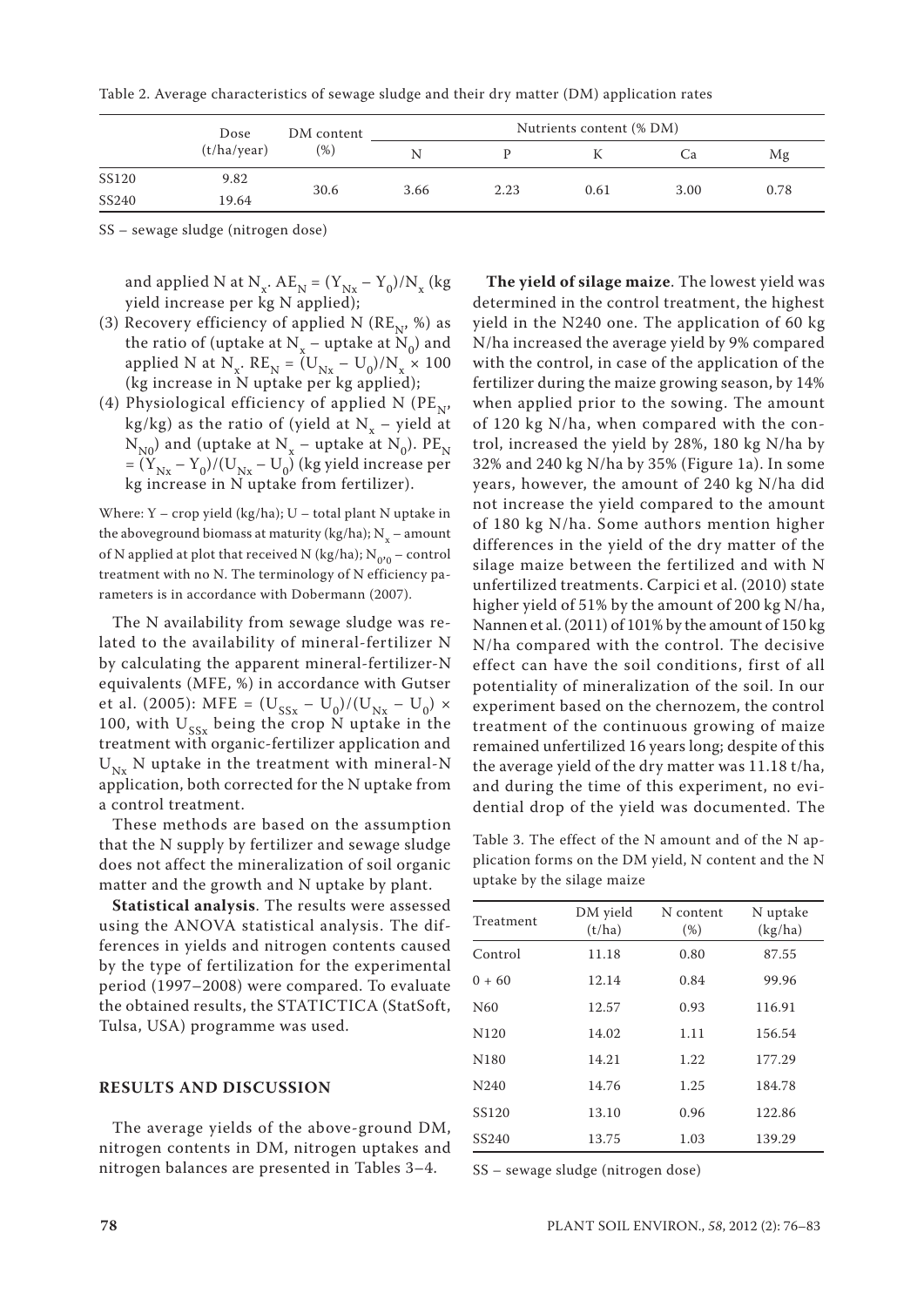Table 4. The N balance on individual treatments during the experimental period

| Treatment        | N dose<br>(kg/ha/year) | Total N dose <sup>4</sup><br>(kg/ha) | Total N uptake <sup>4</sup><br>(kg/ha) | N balance <sup>4</sup><br>(kg/ha) |  |
|------------------|------------------------|--------------------------------------|----------------------------------------|-----------------------------------|--|
| Control          | $\mathbf{0}$           | $\boldsymbol{0}$                     | 1051                                   | $-1051$                           |  |
| $0 + 60$         | 60 <sup>1</sup>        | 720                                  | 1200                                   | $-480$                            |  |
| N60              | $60^{2}$               | 720                                  | 1403                                   | $-683$                            |  |
| N120             | $120^2$                | 1440                                 | 1878                                   | $-438$                            |  |
| N <sub>180</sub> | 180 <sup>2</sup>       | 2160                                 | 2128                                   | 32                                |  |
| N240             | $240^2$                | 2880                                 | 2217                                   | 663                               |  |
| <b>SS120</b>     | $120^{3}$              | 1440<br>1474                         |                                        | $-34$                             |  |
| SS240            | $240^{3}$              | 2880                                 | 1672                                   | 1208                              |  |

<sup>1</sup>at planting; <sup>2</sup>before sowing; <sup>3</sup>in sewage sludge (SS; total nitrogen by the Kjeldahl method); <sup>4</sup>1997-2008

effect of soil type on crop yields is consistent with the results of other studies (Herrmann and Taube 2005, Hejcman and Kunzová 2010). The using of sewage sludge increased the yield of the silage maize by 19% in the SS120 and by 25% in the SS240 treatment. Sewage sludge had greater influence in the first and second year after their application. This findings confirm the results from other experiments with the sewage sludge (Ailincăi et al. 2007, Nedvěd et al. 2008, Černý et al. 2010).

**The nitrogen content in the above-ground biomass**. The nitrogen content in the dry matter of

the silage maize was more influenced by fertilizing than the yield of the dry matter (Figure 1b). The lowest content of N 0.80% was estimated by the control treatment. During the whole evaluated period no fluctuating of the content of N was observed in the control treatment and the content of N varied between 0.76–0.84% of N, with the exception of the year 2006, when the content of N was estimated to 0.95%. The same results are describes in Balík et al. (1999), but with tendency to lower N content of plants at unfertilized treatment with duration of their experiment.

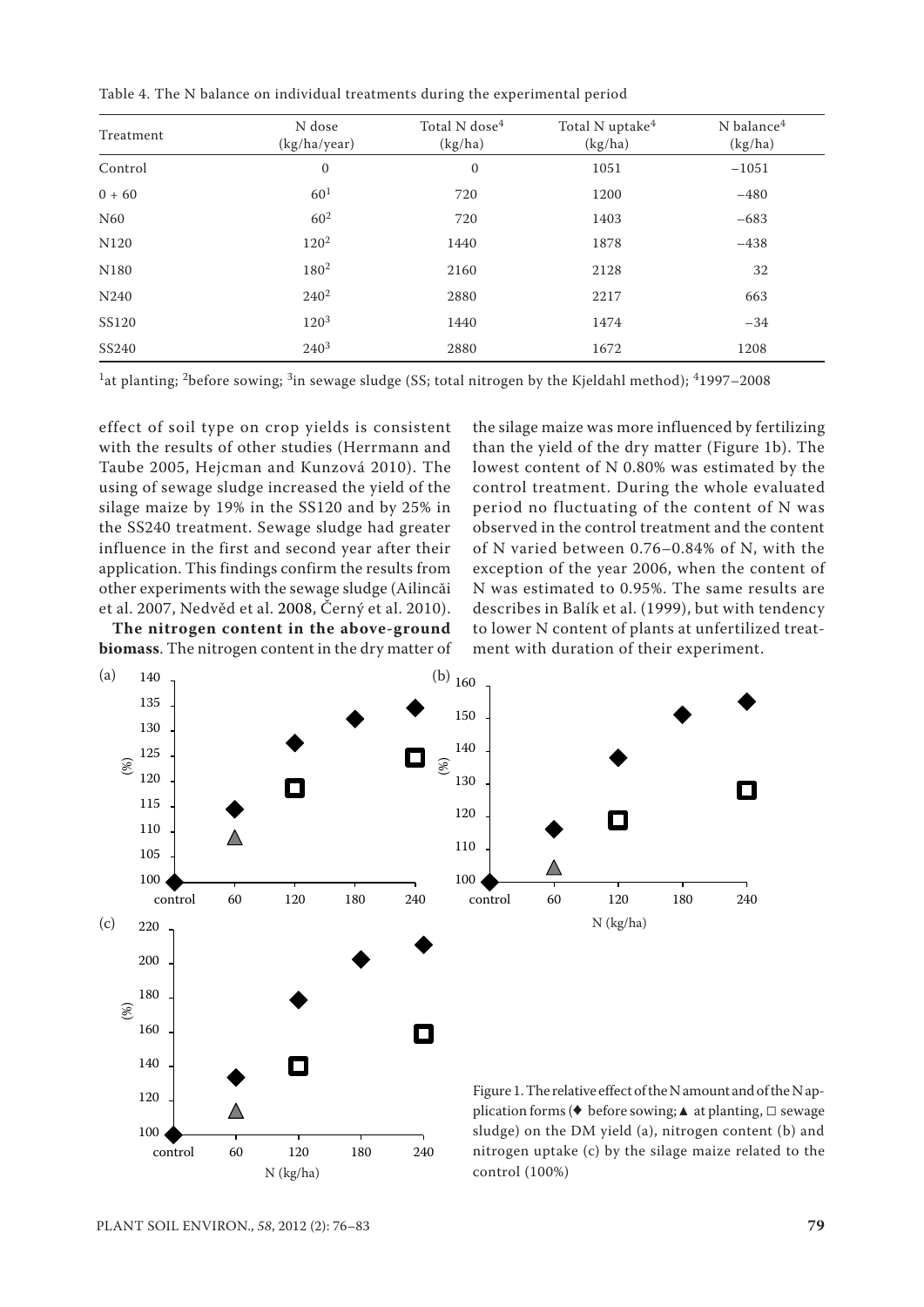At the amount of 60 kg N/ha the average content of N in the dry matter of the silage maize was 0.93%, when the fertilizer was applied before the sowing. When applied during the growing season the content of N was only 0.84%. If plants have not enough of nitrogen in their first phase of growth the content of nitrogen shows lower values even in the later periods of growth till the plant maturity (Gastal and Lemaire 2001). By evaluating of the nitrogen in plants the literature gives the minimal amount of N needful for the maximal production to 1.05%. This minimal needful amount is stated to be the critical N concentration (CNC) (Plénet and Lemaire 1999, Herrmann and Taube 2005). Higher contents of N above the stated concentration CNC was estimated by amounts above 100 kg N/ha. In the N120 treatment the approximate content of N in the dry matter of the silage maize was estimated to 1.11%, in the N180 treatment to 1.22% and in the N240 treatment to 1.25%. From this result it is evident that the amount of 240 kg of N did not increase the content of nitrogen in the dry matter of silage maize more distinctly when compared with the N180 treatment. Comparable results were published by Ziadi et al. (2008), when stating that by amounts up to 100 kg N/ha the limiting nutrient was the N (CNC  $<$  1.0), but by amounts above 200 kg N/ha the amount of nitrogen applied was too high. In treatments with the sewage sludge the average content of N 0.96% was estimated in the SS120 treatment and 1.03% in the SS240 treatment. In those treatments the influence of sewage sludge effect was evident, as the highest content of nitrogen in the dry matter of the silage maize was estimated always the first year after the application, and it decreased in the next years.

**Nitrogen uptake**. In view of the yield of the DM and the nitrogen content in plants the differences of nitrogen uptake among particular treatments were statistically significant. The average N uptake of the control treatment was 88 kg N/ha and varied between 62–111 kg N/ha, in particular with regard to the yield of the above-ground matter. The amount of nitrogen uptaken by the plants on the unfertilized treatment corresponds with the plant potential to use nitrogen from soil. Yan et al. (2006) estimated in the long-term not fertilized chernozem soil the uptake of N to 82 and 77 kg/ha described Campbell et al. (1992). But the mineralisation potential of soils of the chernozem type can be up to 300 kg N/ha in one year (Campbell et al. 1991).

In the treatment with application of 60 kg N at planting the uptake of N was estimated to 100 kg N, when the fertilizer was applied before sowing the uptake of N was 117 kg/ha. In spite of the fact that with the increasing amount of N its uptake was rising, in N180 and N240 treatments the uptake of nitrogen was estimated lower compared with the amount of N, which was at the beginning of the growing season applied in fertilizer. Similar values of N uptake were also estimated in other experiments with the silage maize (Wachendorf et al. 2006, Nannen et al. 2011). Total requirements of nitrogen fertilizer for the production of silage maize are approximately 150–200 kg N/ha. This recommendation is then adjusted based on previous crop and manure N credits. Cox et al. (1993) reported maximum economic yields at N rates of 140–160 kg N/ha. Nevens and Reheul (2001) quote higher uptake of N by the silage maize during their experiments, primarily in consideration of higher yields of dry matter in comparison with our findings. Especially in case of the long-term maize monoculture the uptake of nitrogen was lower, in comparison with the maize grown as rotation of crops, which was caused by lower yield, and also by the lower content of N in the dry matter (Berzsenyi et al. 2000, Nevens and Reheul 2001). In the sewage sludge treatments the N uptake was estimated to 123 kg N/ha (SS120) and 139 kg N/ha (SS240).

**Nitrogen efficiency indices**. Nitrogen utilization efficiency (NUE) describes the ability of plants to transform the nutrients from all available sources (soil, fertilizers) into the yield of the harvested product. Although this value depends on many factors as genotype, site conditions, management (Dobermann 2007), relatively stable values for the treatments of mineral fertilizers were found out during the whole period under consideration (Figure 2a). In spite of the fact that during the years of the continuation of the experiment the yield and/or content of nitrogen in the plant fluctuated, NUE indicates a stable utilization of N by the silage maize on the experimental station. Only in the sewage sludge treatments the three years cycle of application was apparent (Figure 2b). Higher values of NUE indicate the deficiency of the nutrient; low values suggest poor internal nutrient conversion (Dobermann 2007). From our results is evident that the experimental silage maize was not able to use better the amount of 240 kg N/ha, compared with the amount of 180 kg N/ha.

Agronomic efficiency of applied N  $(AE_N)$  amounts the yield of the dry matter per 1 kg N applied. The highest value of  $AE_{N}$  was calculated for the amount of 60 kg N before the sowing and 120 kg N,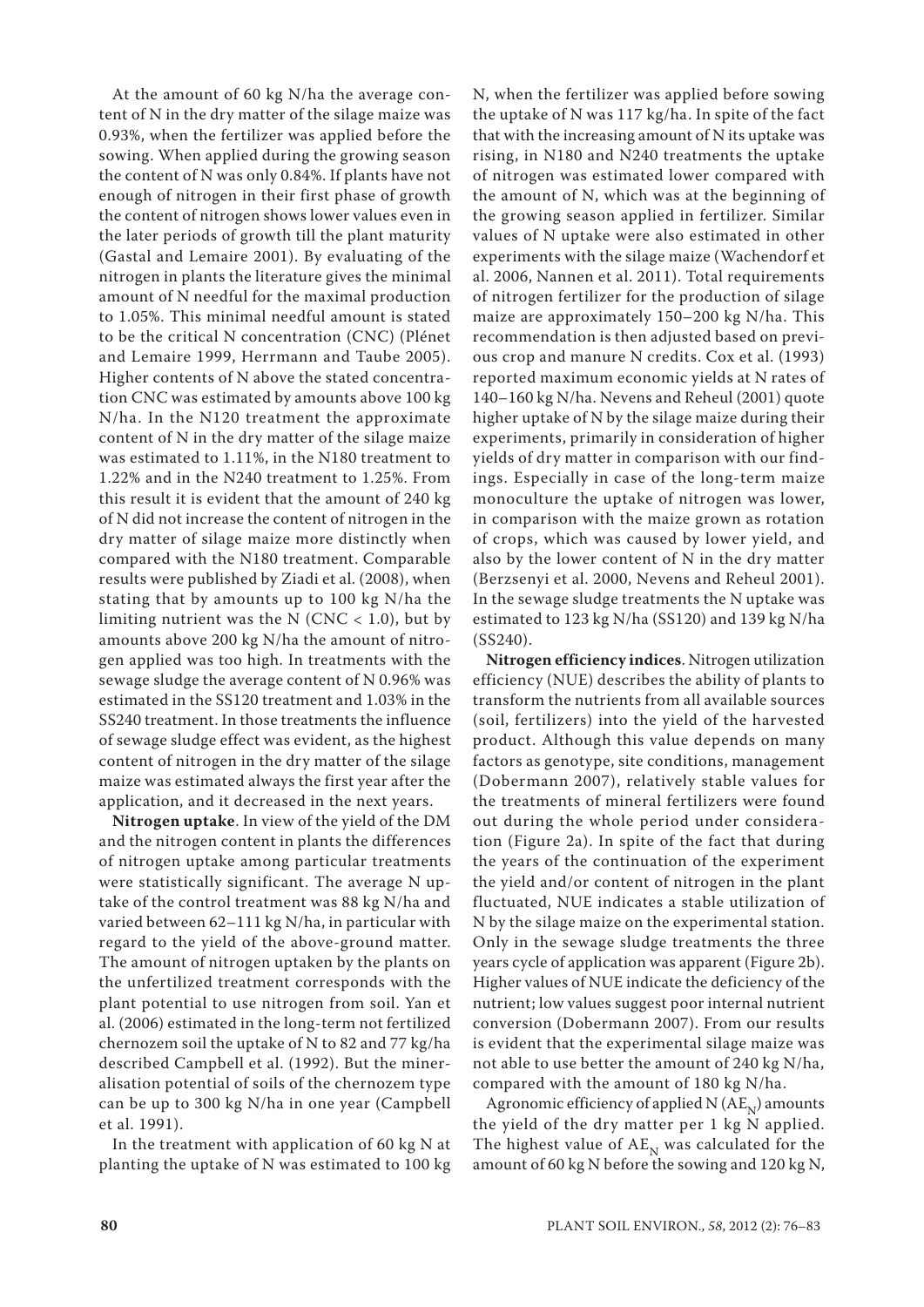

Figure 2. Nitrogen utilization efficiency (NUE) for particular amounts of N in the mineral fertilisers (a) and in the sewage sludge (b) during the continuation of the experiment

namely 27.5, or 26.7. For the amount of 180 kg N the increment of the yield was 20.6 kg of DM per 1 kg of N applied. The lowest amounts 17.0 and 16.4, were calculated for the application of 60 kg of N at the planting and the amount of 240 kg of N (Figure 3a). This results show that the best use of nitrogen from mineral fertilizers were reached by amounts of N ranging between 60 to 120 kg N/ha, however the calculated values varied year by year considerably. This confirms the conclusions of other research related to the more important influence of the year's crop development for use of N from applied fertilizers (Schröder et al. 1998, Wachendorf et al. 2006). But the NUE values imply that in the creation of the yield not only the nitrogen from applied fertilizers participates but also the nitrogen from the reserves in soil, namely on fertile lands (Vaněk et al. 1997).

Compared with the mineral fertiliser application, where the calculated values of  $AE<sub>N</sub>$  in the SS120 treatment was 16.8 and in the SS240 treatment it was 11.3, for the sewage sludge lower values of  $AE<sub>N</sub>$  were set. Those results correspond with the lower effectiveness of nitrogen from organic fertilizers on the yield of crop-plants compared with the N from mineral fertilizers. When evaluating the efficiency of N from the sewage sludge, there was calculated the value of mineral-fertilizer-N equivalents (MFE), which in the SS120 treatment was 55% and in the SS240 it was 64%. Similar results of MFE for the sewage sludge were stated by Gutser et al. (2005).

Recovery efficiency of applied N  $(RE_{N})$  depends on the congruence between plant demand and nutrient release from fertilizers. In treatments fertilized by the mineral nitrogen fertilizer the lowest value of  $RE<sub>N</sub>$  was calculated in 0 + 60, namely 21%. Those findings correspond with other studies, which document a lower use of N applied during the growing season instead before the sowing (Seo et al. 2006). In other fertilized treatments, with regard to year variability, the results were not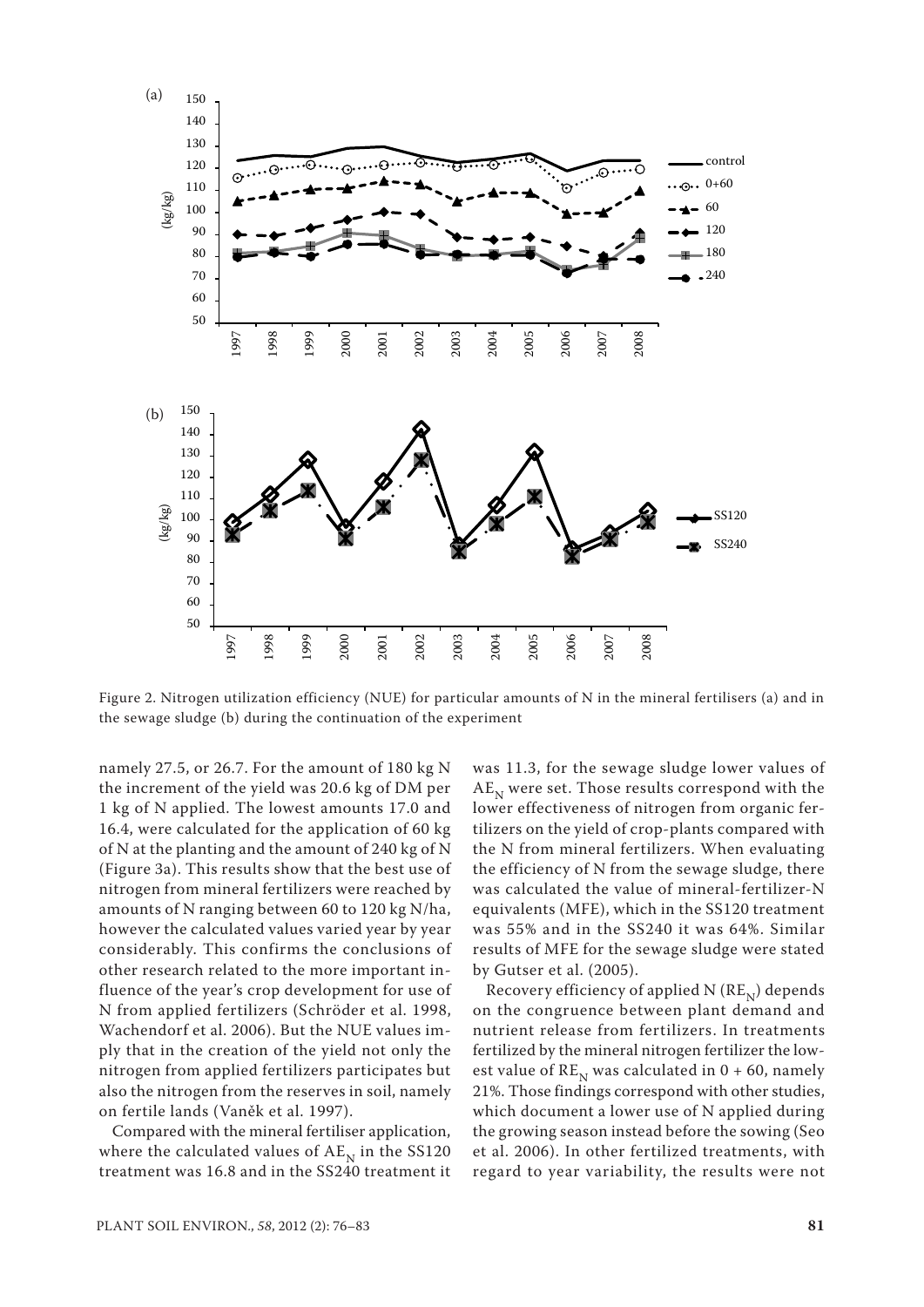

significant. The calculated value of  $RE<sub>N</sub>$  during particular years ranged between 20% to 77%. The highest values of  $RE_{\text{N}}$  were calculated in the N120 treatment and they were decreasing with higher amount of N applied, which corresponds with the lower use of the applied N. The average values of  $RE<sub>N</sub>$  in those treatments were calculated from 41 to 57% (Figure 3b). The calculated values correspond with the results of Nannen et al. (2011), who stated the range from 51 to 61%.

N (kg/ha)

The values of physiological efficiency of applied N ( $PE_{N}$ ) correspond with the mentioned results. The highest value of  $PE<sub>N</sub>$  76 was found out for the amount of 60 kg N/ha applied at planting. When applying the fertilizer before the sowing the value was estimated to 55 and the  $PE_{N}$  value decreased with an increasing amount of N. No difference was estimated between N180 and N240 treatments, where the value of  $PE<sub>N</sub>$  was 39 and 38, respectively (Figure 3c). Compared with the mineral fertilisers, the higher value of PE was calculated in treatments with sewage sludge. It was 98 in the SS120 treatments and in the SS240 treatment the calculated value was 61. Those results correspond with the published results in maize (Nevens and Reheul 2001, Dobermann 2007, Carpici et al. 2010) but also in other crops (Delogu et al. 1998).

application forms (♦ before sowing; ▲ at planting;  $\square$  sewage sludge) on the silage maize N efficiency indices:  $AE_N$  (a),  $RE_N$  (b) and  $PE_N$  (c)

## **REFERENCES**

- Ailincăi C., Jităreanu G., Bucur D., Ailincăi D. (2007): Influence of sewage sludge on maize yield and quality and soil chemical characteristics. International Journal of Food Agriculture and Environment, *5*: 310–313.
- Balík J., Černý J., Tlustoš P., Vaněk V. (1999): The changes of extractable organic nitrogen and nitrogen of microbial biomass at the long-term experiment with maize. Rostlinná Výroba, *45*: 317–323. (In Czech)
- Berzsenyi Z., Gyorffy B., Lap D.Q. (2000): Effect of crop rotation and fertilisation on maize and wheat yields and yield stability in a long-term experiment. European Journal of Agronomy, *13*: 225–244.
- Bleken M.A., Herrmann A., Haugen L.E., Taube F., Bakken L. (2009): SPN: A model for the study of soil-plant nitrogen fluxes in silage maize cultivation. European Journal of Agronomy, *30*: 283–295.
- Campbell C.A., LaFond G.P., Leyshon A.J., Zentner R.P., Janzen H.H. (1991): Effect of cropping practices on the initial potential rate of N mineralization in a thin Black Chernozem. Canadian Journal of Soil Science, *71*: 43–53.
- Campbell C.A., Zentner R.P., Selles F., Biederbeck V.O., Leyshon A.J. (1992): Comparative effects of grain lentil-wheat and monoculture wheat on crop production, N economy and N fertility in a Brown Chernozem. Canadian Journal of Plant Science, *72*: 1091–1107.